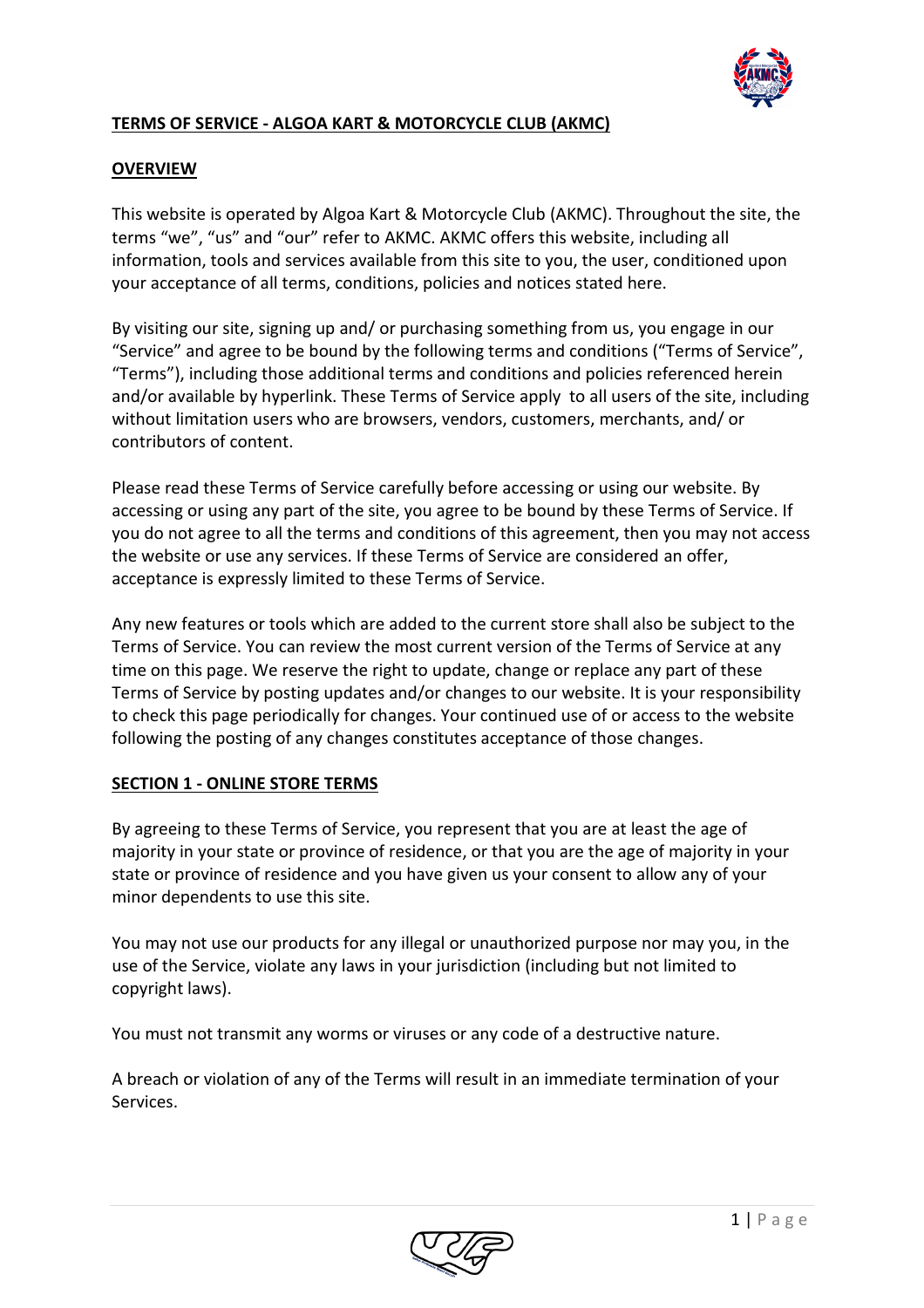

## **SECTION 2 - GENERAL CONDITIONS**

We reserve the right to refuse service to anyone for any reason at any time.

You understand that your content (not including credit card information), may be transferred unencrypted and involve (a) transmissions over various networks; and (b) changes to conform and adapt to technical requirements of connecting networks or devices. Credit card information is always encrypted during transfer over networks.

You agree not to reproduce, duplicate, copy, sell, resell or exploit any portion of the Service, use of the Service, or access to the Service or any contact on the website through which the service is provided, without express written permission by us.

The headings used in this agreement are included for convenience only and will not limit or otherwise affect these Terms.

#### **SECTION 3 - ACCURACY, COMPLETENESS AND TIMELINESS OF INFORMATION**

We are not responsible if information made available on this site is not accurate, complete or current. The material on this site is provided for general information only and should not be relied upon or used as the sole basis for making decisions without consulting primary, more accurate, more complete or more timely sources of information. Any reliance on the material on this site is at your own risk.

This site may contain certain historical information. Historical information, necessarily, is not current and is provided for your reference only. We reserve the right to modify the contents of this site at any time, but we have no obligation to update any information on our site. You agree that it is your responsibility to monitor changes to our site.

#### **SECTION 4 - MODIFICATIONS TO THE SERVICE AND PRICES**

Prices for our products are subject to change without notice.

We reserve the right at any time to modify or discontinue the Service (or any part or content thereof) without notice at any time.

We shall not be liable to you or to any third-party for any modification, price change, suspension or discontinuance of the Service.

## **SECTION 5 - PRODUCTS OR SERVICES**

Certain products or services may be available exclusively online through the website. These products or services may have limited quantities and are subject to no return/refund.

We have made every effort to display as accurately as possible the colours and images of our products that appear at the store. We cannot guarantee that your computer monitor's display of any colour will be accurate.

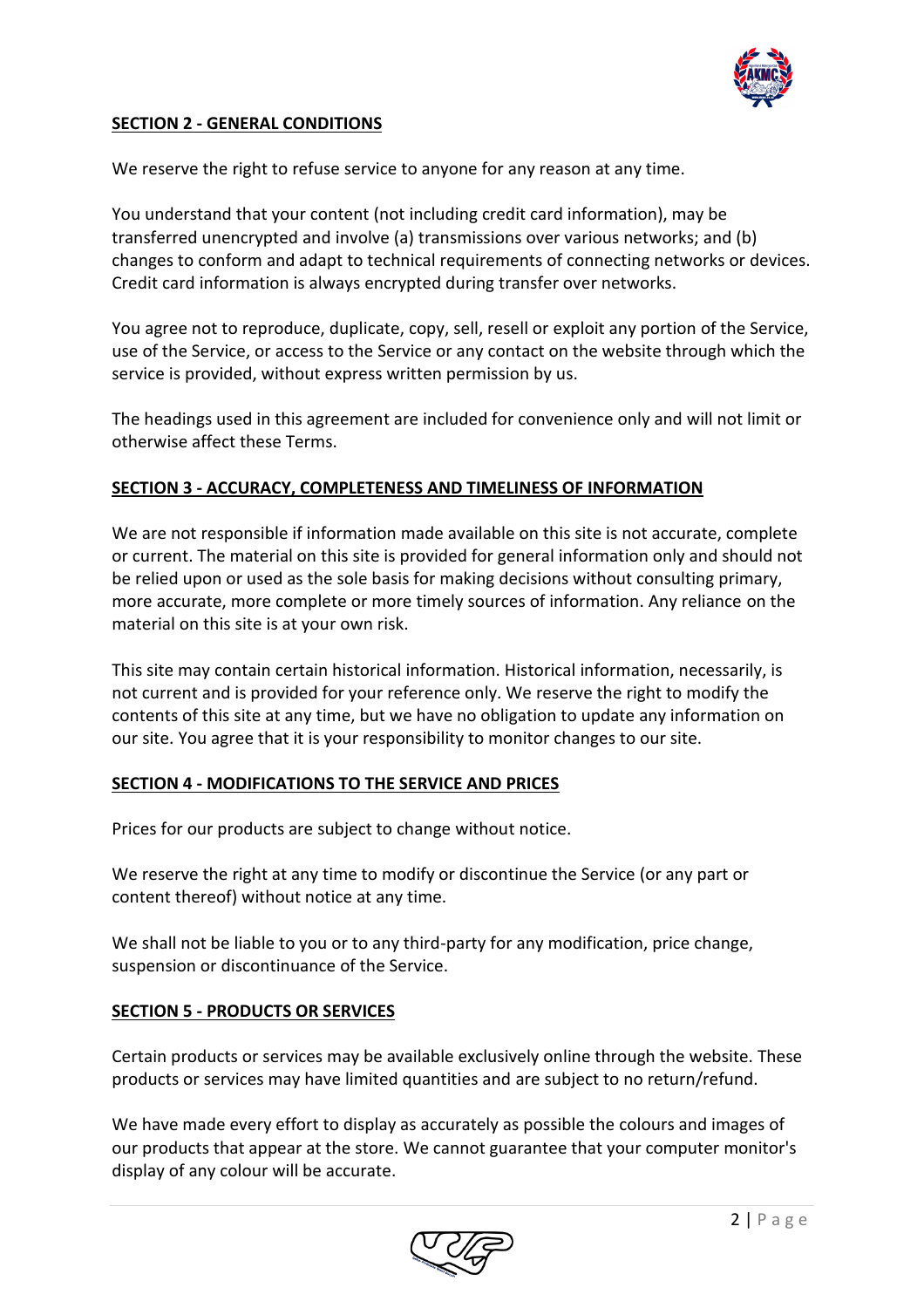

We reserve the right, but are not obligated, to limit the sales of our products or Services to any person, geographic region or jurisdiction. We may exercise this right on a case-by-case basis. We reserve the right to limit the quantities of any products or services that we offer. All descriptions of products or product pricing are subject to change at any time without notice, at the sole discretion of us. We reserve the right to discontinue any product at any time. Any offer for any product or service made on this site is void where prohibited.

We do not warrant that the quality of any products, services, information, or other material purchased or obtained by you will meet your expectations, or that any errors in the Service will be corrected.

## **SECTION 6 - ACCURACY OF BILLING AND ACCOUNT INFORMATION**

We reserve the right to refuse any order you place with us. We may, in our sole discretion, limit or cancel quantities purchased per person, per household or per order. These restrictions may include orders placed by or under the same customer account, the same bank details/credit card, and/or orders that use the same billing and/or shipping address. In the event that we make a change to or cancel an order, we may attempt to notify you by contacting the e-mail and/or billing address/phone number provided at the time the order was made. We reserve the right to limit or prohibit orders that, in our sole judgment, appear to be placed by dealers, resellers or distributors.

You agree to provide current, complete and accurate purchase and account information for all purchases made at our store. You agree to promptly update your account and other information, including your email address, bank account details or credit card numbers and expiration dates, so that we can complete your transactions and contact you as needed.

## **SECTION 7 - OPTIONAL TOOLS**

We may provide you with access to third-party tools over which we neither monitor nor have any control nor input.

You acknowledge and agree that we provide access to such tools "as is" and "as available" without any warranties, representations or conditions of any kind and without any endorsement. We shall have no liability whatsoever arising from or relating to your use of optional third-party tools.

Any use by you of optional tools offered through the site is entirely at your own risk and discretion and you should ensure that you are familiar with and approve of the terms on which tools are provided by the relevant third-party provider(s).

We may also, in the future, offer new services and/or features through the website (including, the release of new tools and resources). Such new features and/or services shall also be subject to these Terms of Service.

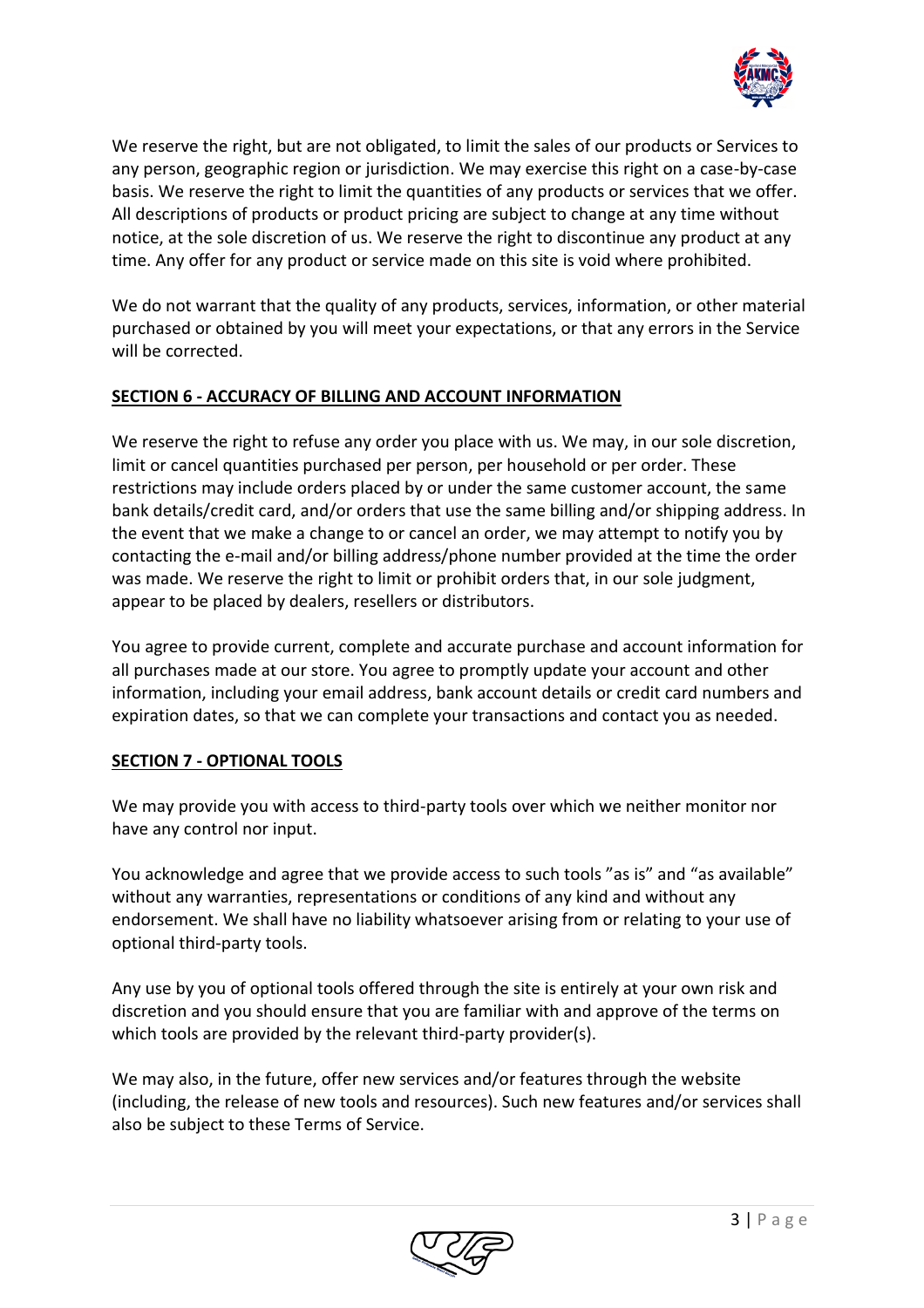

# **SECTION 8 - THIRD-PARTY LINKS**

Certain content, products and services available via our Service may include materials from third-parties.

Third-party links on this site may direct you to third-party websites that are not affiliated with us. We are not responsible for examining or evaluating the content or accuracy and we do not warrant and will not have any liability or responsibility for any third-party materials or websites, or for any other materials, products, or services of third-parties.

We are not liable for any harm or damages related to the purchase or use of goods, services, resources, content, or any other transactions made in connection with any third-party websites. Please review carefully the third-party's policies and practices and make sure you understand them before you engage in any transaction. Complaints, claims, concerns, or questions regarding third-party products should be directed to the third-party.

## **SECTION 9 - USER COMMENTS, FEEDBACK AND OTHER SUBMISSIONS**

If, at our request, you send certain specific submissions (for example contest entries) or without a request from us you send creative ideas, suggestions, proposals, plans, or other materials, whether online, by email, by postal mail, or otherwise (collectively, 'comments'), you agree that we may, at any time, without restriction, edit, copy, publish, distribute, translate and otherwise use in any medium any comments that you forward to us. We are and shall be under no obligation (1) to maintain any comments in confidence; (2) to pay compensation for any comments; or (3) to respond to any comments.

We may, but have no obligation to, monitor, edit or remove content that we determine in our sole discretion are unlawful, offensive, threatening, libellous, defamatory, pornographic, obscene or otherwise objectionable or violates any party's intellectual property or these Terms of Service.

You agree that your comments will not violate any right of any third-party, including copyright, trademark, privacy, personality or other personal or proprietary right. You further agree that your comments will not contain libellous or otherwise unlawful, abusive or obscene material, or contain any computer virus or other malware that could in any way affect the operation of the Service or any related website. You may not use a false e-mail address, pretend to be someone other than yourself, or otherwise mislead us or thirdparties as to the origin of any comments. You are solely responsible for any comments you make and their accuracy. We take no responsibility and assume no liability for any comments posted by you or any third-party.

## **SECTION 10 - PERSONAL INFORMATION**

Your submission of personal information through the store is governed by our Privacy Policy. To view our Privacy Policy.

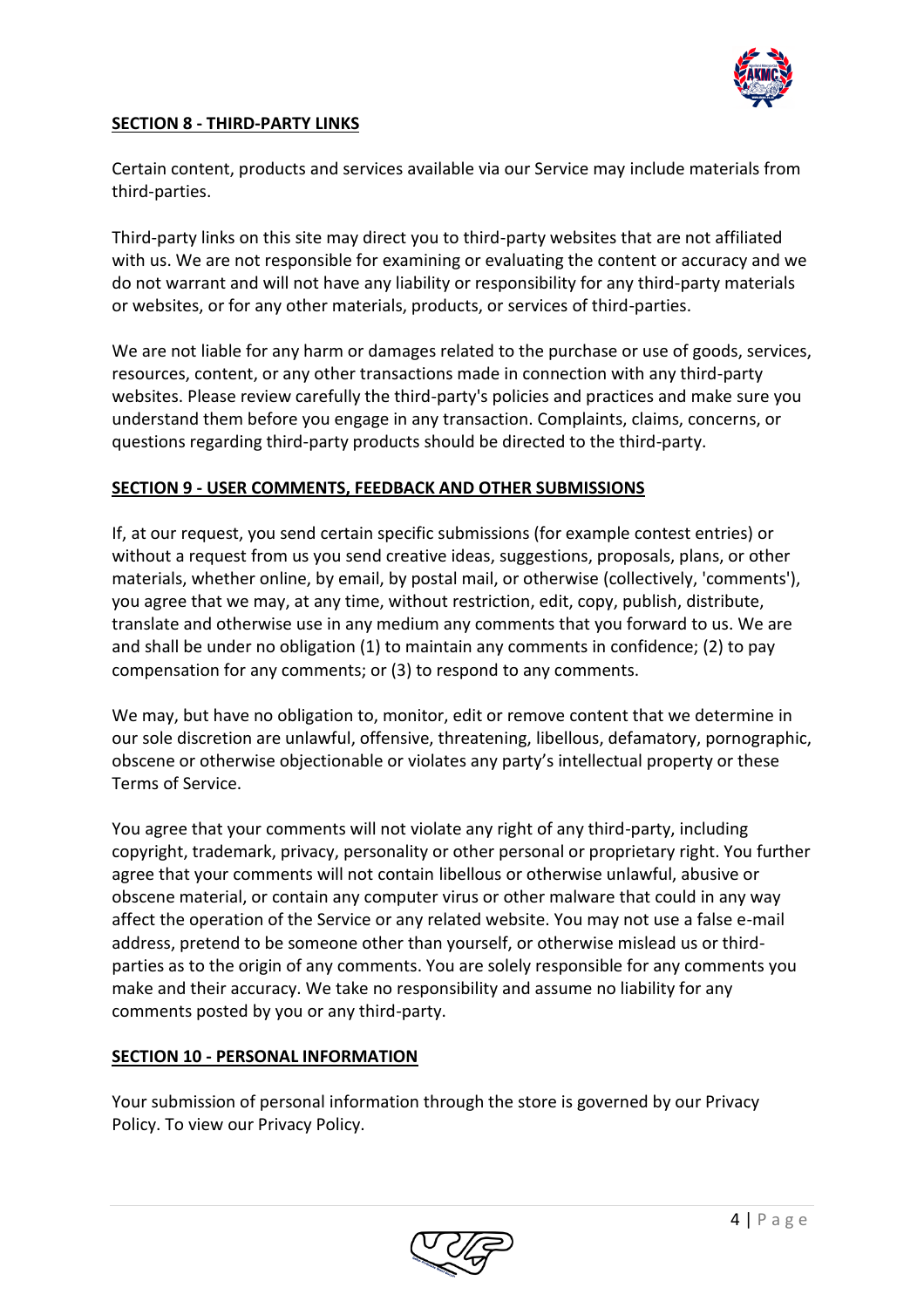

# **SECTION 11 - ERRORS, INACCURACIES AND OMISSIONS**

Occasionally there may be information on our site or in the Service that contains typographical errors, inaccuracies or omissions that may relate to product descriptions, pricing, promotions, offers, product shipping charges, transit times and availability. We reserve the right to correct any errors, inaccuracies or omissions, and to change or update information or cancel orders if any information in the Service or on any related website is inaccurate at any time without prior notice (including after you have submitted your order).

We undertake no obligation to update, amend or clarify information in the Service or on any related website, including without limitation, pricing information, except as required by law. No specified update or refresh date applied in the Service or on any related website, should be taken to indicate that all information in the Service or on any related website has been modified or updated.

# **SECTION 12 - PROHIBITED USES**

In addition to other prohibitions as set forth in the Terms of Service, you are prohibited from using the site or its content: (a) for any unlawful purpose; (b) to solicit others to perform or participate in any unlawful acts; (c) to violate any international, federal, provincial or state regulations, rules, laws, or local ordinances; (d) to infringe upon or violate our intellectual property rights or the intellectual property rights of others; (e) to harass, abuse, insult, harm, defame, slander, disparage, intimidate, or discriminate based on gender, sexual orientation, religion, ethnicity, race, age, national origin, or disability; (f) to submit false or misleading information; (g) to upload or transmit viruses or any other type of malicious code that will or may be used in any way that will affect the functionality or operation of the Service or of any related website, other websites, or the Internet; (h) to collect or track the personal information of others; (i) to spam, phish, pharm, pretext, spider, crawl, or scrape; (j) for any obscene or immoral purpose; or (k) to interfere with or circumvent the security features of the Service or any related website, other websites, or the Internet. We reserve the right to terminate your use of the Service or any related website for violating any of the prohibited uses.

# **SECTION 13 - DISCLAIMER OF WARRANTIES; LIMITATION OF LIABILITY**

We do not guarantee, represent or warrant that your use of our service will be uninterrupted, timely, secure or error-free.

We do not warrant that the results that may be obtained from the use of the service will be accurate or reliable.

You agree that from time to time we may remove the service for indefinite periods of time or cancel the service at any time, without notice to you.

You expressly agree that your use of, or inability to use, the service is at your sole risk. The service and all products and services delivered to you through the service are (except as expressly stated by us) provided 'as is' and 'as available' for your use, without any

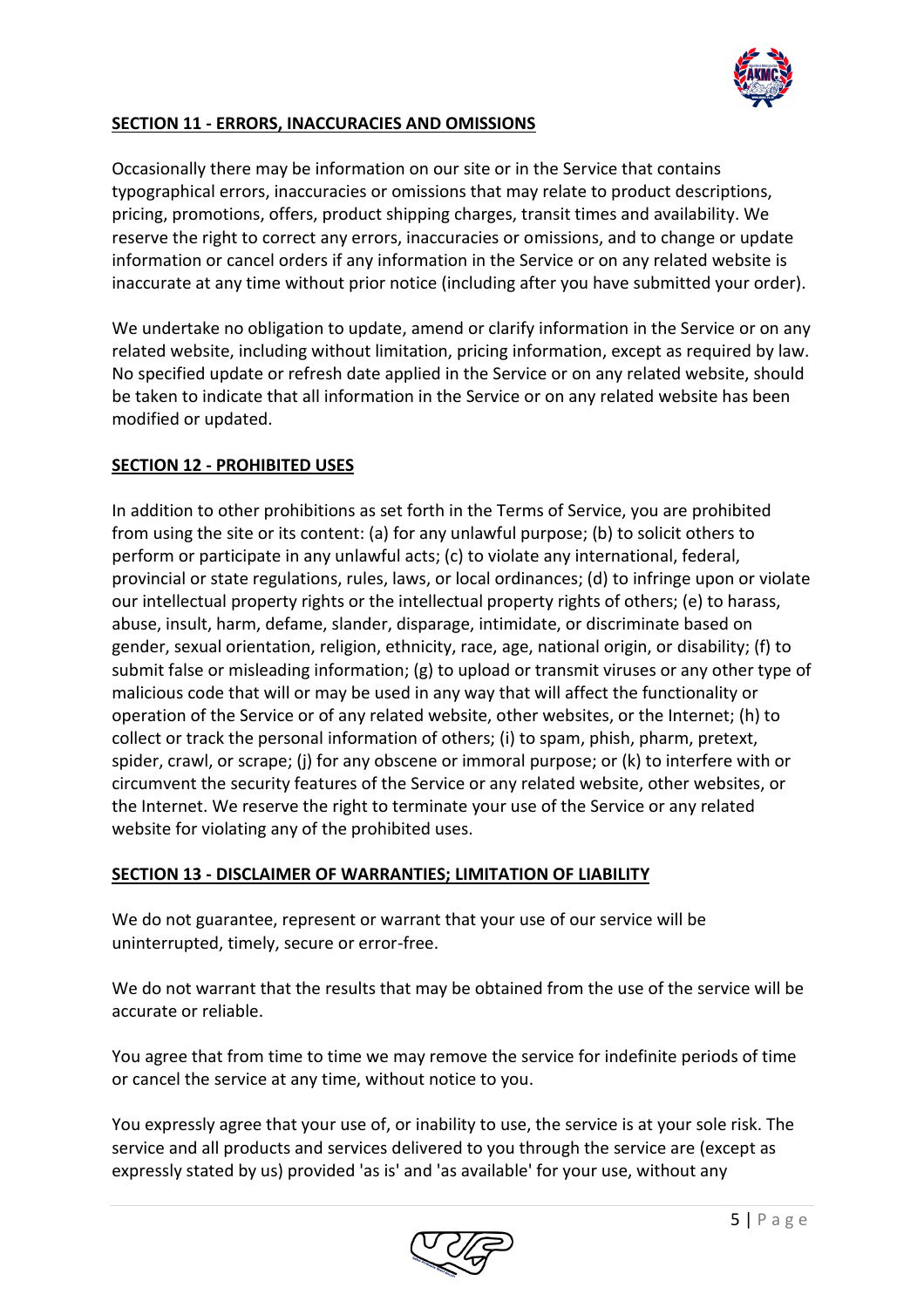

representation, warranties or conditions of any kind, either express or implied, including all implied warranties or conditions of merchantability, merchantable quality, fitness for a particular purpose, durability, title, and non-infringement.

In no case shall AKMC, our directors, officers, employees, affiliates, agents, contractors, interns, suppliers, service providers or licensors be liable for any injury, loss, claim, or any direct, indirect, incidental, punitive, special, or consequential damages of any kind, including, without limitation lost profits, lost revenue, lost savings, loss of data, replacement costs, or any similar damages, whether based in contract, tort (including negligence), strict liability or otherwise, arising from your use of any of the service or any products procured using the service, or for any other claim related in any way to your use of the service or any product, including, but not limited to, any errors or omissions in any content, or any loss or damage of any kind incurred as a result of the use of the service or any content (or product) posted, transmitted, or otherwise made available via the service, even if advised of their possibility. Because some states or jurisdictions do not allow the exclusion or the limitation of liability for consequential or incidental damages, in such states or jurisdictions, our liability shall be limited to the maximum extent permitted by law.

#### **SECTION 14 - INDEMNIFICATION**

You agree to indemnify, defend and hold harmless AKMC and our parent, subsidiaries, affiliates, partners, officers, directors, agents, contractors, licensors, service providers, subcontractors, suppliers, interns and employees, harmless from any claim or demand, including reasonable attorneys' fees, made by any third-party due to or arising out of your breach of these Terms of Service or the documents they incorporate by reference, or your violation of any law or the rights of a third-party.

## **SECTION 15 - SEVERABILITY**

In the event that any provision of these Terms of Service is determined to be unlawful, void or unenforceable, such provision shall nonetheless be enforceable to the fullest extent permitted by applicable law, and the unenforceable portion shall be deemed to be severed from these Terms of Service, such determination shall not affect the validity and enforceability of any other remaining provisions.

#### **SECTION 16 - TERMINATION**

The obligations and liabilities of the parties incurred prior to the termination date shall survive the termination of this agreement for all purposes.

These Terms of Service are effective unless and until terminated by either you or us. You may terminate these Terms of Service at any time by notifying us that you no longer wish to use our Services, or when you cease using our site.

If in our sole judgment you fail, or we suspect that you have failed, to comply with any term or provision of these Terms of Service, we also may terminate this agreement at any time